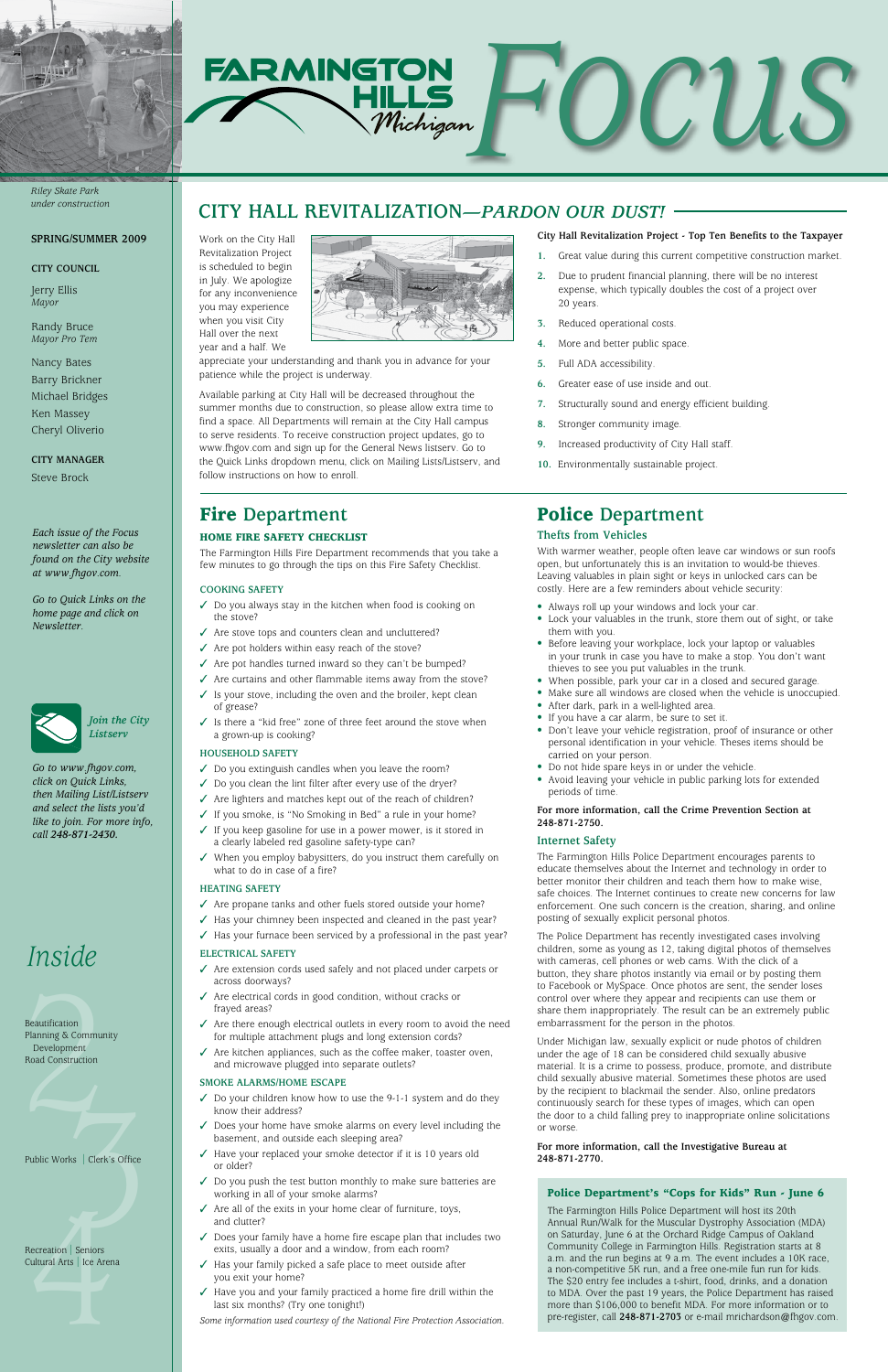## *It's Tree Planting Time!*

To ensure the long-term success of a new tree, consider these guidelines before making a purchase:

- Location
- Adequate space for the tree to grow above and below the ground
- Available light
- Soil conditions (Soil tests available through MSU Extension Service can be found at local hardware stores and garden centers.)
- Readily accessible water source

A number of local nurseries have hardy trees available, including Steinkopf Nursery on Farmington Road, which has set aside a number of deciduous trees available to Farmington Hills residents for \$198 each. The trees are 8-10' tall (1½" caliper) and varieties include Pin Oak, Little Leaf Linden, Red Sunset Maple, Cleveland Select Pear, Tulip Tree, Sweet Gum, Sugar Maple, and Red Oak. The price includes sales tax, delivery, planting, and a one-year guarantee. For more info, call Steinkopf Nursery directly at **248-474-2925.**

Remember, your work is not done when you've planted the new tree. Watering is the most essential element to success. Trees need at least 1" of water per week if there is no rain and more frequent waterings in hot, windy weather. Lawn sprinklers may not direct water to the new root ball, so check the soil under the mulch -- if the soil is dry, it's time to water. Keep watering through the fall and taper off when cool temperatures persist. Questions? Call Charmaine Kettler-Schmult in the Planning Office at **248-871-2540.** 

**FYI –** *A mature leafy tree produces as much oxygen in a season as 10 people inhale in a year. Trees also act as giant filters and clean the air by intercepting airborne particles, reducing heat, and absorbing such pollutants as carbon monoxide, sulfur dioxide, and nitrogen dioxide.* 



## *Beautification Commission Awards*



The City of Farmington Hills Beautification Commission presents annual awards to businesses, offices, and subdivision or condominium entrances with attractive and well-maintained landscapes. Judges visit nominated sites to look for landscape variety, imaginative use of color, and overall property maintenance. Nomination forms are available at www.fhgov.com or call the Planning Office at **248-871-2543** to have a form mailed. Judging takes place from June through August. to the Wedgwood Commons Awards will be presented at the 2009 Beautification <sub>.</sub> Subdivision entrance. Commission Awards Ceremony on October 22.

*The Focus is printed on recycled paper with a 30% post-consumer waste content. Please recycle this newsletter when you are done with it.*

## Special Services Department Wins MRPA Awards

The Department of Special Services was the recipient of three awards at the 2009 Michigan Recreation & Park Association's Annual Conference. The Great Farmington Hills Campout received the *Innovative Recreation Programming Award;* the Riley Skate Park website received the *Marketing Showcase Award for Website;* and the Cultural Arts Division was awarded the *Marketing Showcase Award for Special Brochure/Flyer* for the poster created to promote the annual Festival of the Arts.

*The 2008 Beautification Commissioners' Award went* 

## *Spring/Summer 2009 Road Construction*

The following roads will be under construction during the spring and summer in Farmington Hills:

Halsted Road south of Fourteen Mile Road - Asphalt resurfacing for 1,500 feet immediately south of Fourteen Mile. Work scheduled for May.

Grand River from Farmington Road to Grove – The City of Farmington will undertake a streetscape project. Work scheduled from May to early July, then August to September. Work will be halted for the Founders Festival in mid-July.

Halsted Road between Eleven Mile and I-696 - Asphalt resurfacing of the existing pavement while the I-696 Bridge is closed for replacement. Work scheduled for June or July.

Nine Mile Road between Gill and Folsom - Concrete patching and then surface diamond grinding to smooth road and improve rideability. Work scheduled for June or July.

Orchard Lake Road from Eight Mile to Grand River – The Road Commission for Oakland County will resurface the pavement. Work scheduled for July.

Drake Road from Nine Mile north to Lytle Road - Concrete repair and asphalt resurfacing. Work scheduled for July.

Halsted Road from Twelve Mile to south of Fourteen Mile - Concrete patching and then surface diamond grinding to smooth road and improve rideability. Work scheduled for late summer or fall.

In addition, the Michigan Department of Transportation will undertake several projects on I-696 and will repair several bridges this summer. For more info, visit www.michigan.gov/mdot then click on Major Projects Under Construction.

To receive emails from the City regarding road construction projects, go to www.fhgov.com. Click on Quick Links and choose Mailing Lists/ListServ, then click on General Construction News Mailing List and enter your email address.

All project dates are tentative pending weather conditions and contractor schedules.

## Housing discrimination notice

Housing discrimination is prohibited by law. If you have a housing discrimination complaint, contact the Michigan Department of Civil Rights at **313-456-3700.**

## **Building Division**

#### **Tips for Hiring a Contractor for Home Improvements or Repairs:**

- A licensed contractor should have a pocket card issued by the State of Michigan. Ask to see it.
- Salesmen are also required to be licensed and carry a pocket card.
- A licensed contractor is required to establish a physical place of business and prominently display their license.
- Don't pay the entire contract price in advance. Withhold the final payment until work is completed and approved by the Building Division.
- Beware of prices that are good "today only."
- If the contract price includes the cost of a permit, ask for a copy and make sure it's posted on site.
- Call the Building Division at **248-871-2450** to confirm that all inspections have been approved.
- If you hire an individual on a per hour basis, they are your employee and aren't required to be licensed. Be aware that you assume responsibility for the work performed and may be liable for injuries or property damage.
- You may bring the contractor's proposal to the Building Division for review.
- **FYI** *Bricks are the oldest manufactured building material still in use. Egyptians used bricks over 7,000 years ago.*

## **Zoning Division**

*Follow City of Farmington Hills regulations to keep neighborhoods looking good!*

- Grass must be cut before it reaches eight inches in height.
- Outdoor storage of unlicensed or inoperable vehicles is prohibited.
- Pet owners must keep all lawns and pet runs free of animal waste and uneaten food.
- Firewood storage is generally limited to two face cords, stored above ground in an orderly manner. Firewood storage in front yards is prohibited.
- Trash containers are required to be watertight with handles and tight-fitting lids. Trash should be put at the curb no earlier than 6 p.m. the day prior to pickup; empty trash containers should be removed from the curb within twelve hours after pickup.

Questions? Call **248-871-2520.**

## **Department of Planning & Community Development**

## Green Efforts Committee **– One Year Later**

During the past year, the Farmington Hills Green Efforts Committee has success-

fully focused its efforts on energy efficiency and recycling for many of the City's facilities. A performance contracting firm was also chosen to make energy efficient improvements in City buildings, which will be paid for through the resulting energy cost savings.

The Green Committee also wants to help local businesses and residents save energy, resources and the best kind of "green" -- MONEY -- so watch for suggestions in upcoming monthly tips, publications, and special events. If you have ideas for the City's Green Efforts Committee, contact Nate Geinzer at ngeinzer@fhgov.com.

FYI - *If every American home replaced just one light bulb with an ENERGY STAR qualified bulb, it would save enough energy to light more than three million homes for a year, save more than \$600 million in annual energy costs, and prevent greenhouse gases equivalent to the emissions of more than 800,000 cars. ENERGY STAR qualified compact fluorescent lights use about 75% less energy than standard incandescent bulbs and last up to 10 times longer. They also save about \$30 or more in electricity costs over each bulb's lifetime.* 

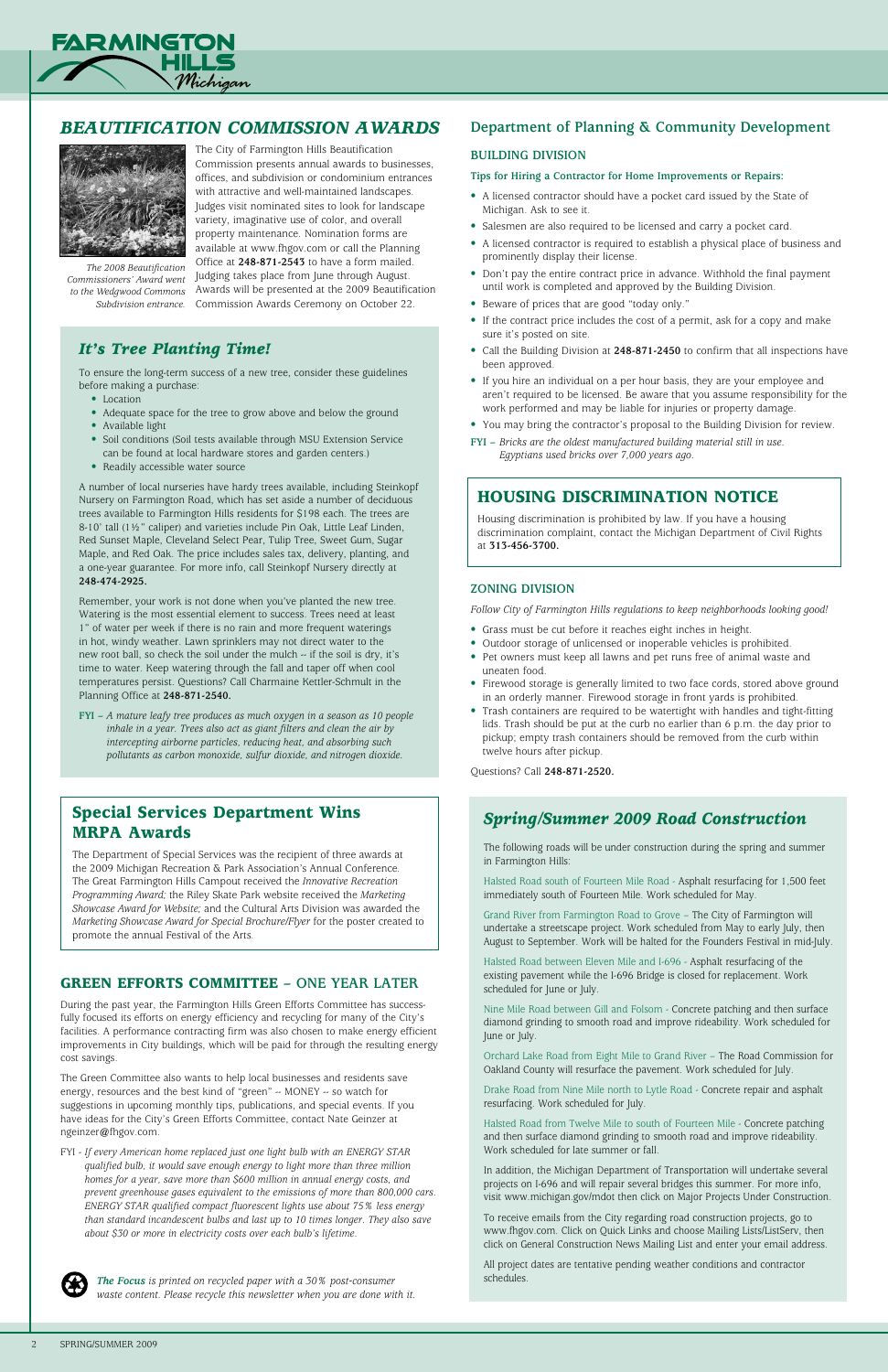## **Farmington Hills** Recycles **a Record Amount**

Farmington Hills and other member communities of the Resource, Recovery and Recycling Authority of Southwest Oakland County (RRRASOC) recycled or composted a record 37.3% of solid waste in 2008. The total amount of waste sent to landfills declined more than 7% from 2007 to 2008, while waste that was recycled or composted rose by more than 4%.

New curbside guidelines that took effect October 1, 2008 allowed more items to be recycled, including all plastic bottles, pizza boxes, and drink boxes. To learn more about Farmington Hills' curbside recycling program, visit www.rrrasoc.org or call **248-208-2270.**

**FYI -** *According to the Environmental Protection Agency's WARM (Waste Reduction Model), the recycling that occurred in RRRASOC communities last year equaled the conservation of 807,501 gallons of gasoline, 16,544 barrels of oil, and one year's worth of electricity for 942* 

*households, plus the preservation of 49 acres of forest.*



## **FERTILIZER EDUCATION Clerk's Corner**

**Homeowners Association Board Members** should call the Clerk's Office at **248-871-2414** or e-mail dallen@fhgov.com with new Board Members' names and contact info after each Board Election. The Clerk's Office compiles a list of Homeowners Associations' contact info for new residents and to use in contacting subdivisions about upcoming projects.

**2009 Election Schedule** - November 3, 2009 – City General Election

**Affidavits and Nominating Petitions** for the November 3, 2009 City General Election are available at the Clerk's Office for the following offices:

> Mayor - One (1) to be elected for two (2) year term. Council Member - Three (3) to be elected for four (4) year terms.

The deadline for filing Affidavits and Nominating Petitions for Mayor or City Council is **Tuesday, August 25, 2009 at 4:00 pm** *at the Farmington Hills City Clerk's Office,* 31555 Eleven Mile Road. Pursuant to law, no filings may be accepted after 4 p.m. on that day.

- $\checkmark$  Mow regularly and mulch your grass clippings, which are a good source of nitrogen so fertilizer use can be reduced.
- $\checkmark$  Increase the organic matter of the soil to greater than 5% by raking in compost.
- $\checkmark$  Select earth-friendly fertilizers with low or no phosporus, 50% or more of the nitrogen in slow-release form, and pesticide free. Look for the bright green "Earth Friendly Fertilizer" label at participating retailers.
- $\checkmark$  Sweep up fertilizer from paved surfaces and put it into the lawn. Fertilizer left on sidewalks and driveways can easily wash into storm drains and head to rivers and lakes.
- $\checkmark$  Leave a "no fertilizer" 25' buffer zone near lakes and rivers. Instead of turf grass, plant native grasses, tall wildflowers or shrubs to trap pollutants and discourage Canadian geese.
- $\checkmark$  Use light, frequent lawn watering to reach the roots of the grass.
- $\sqrt{\ }$  Request the Healthy Lawn Care Option if you use a lawn care company. For a list of companies endorsed through the Michigan Green Industry Association, visit www.landscape.org or call **248-646-4992.**

FARMINGTON PUBLIC SCHOOL DISTRICT:

Two (2) Members of the Board of Education – 4 year terms through 11/2013 Two (2) Members of the Board of Education – 6 year terms through 11/2015

The deadline for filing Affidavits and Nominating Petitions for the Farmington Public School Board of Education is **Tuesday, August 11, 2009 at 4:00 pm**  *at the Oakland County Elections Division,* 1200 N Telegraph Road, Pontiac, **248-858-0564.** Pursuant to law, no filings may be accepted after 4:00 p.m. on that day. A \$100 nonrefundable fee may be filed by the candidate in lieu of petitions.

## *Yard Waste Pickup*

To dispose of leaves, grass, shrub clippings, twigs, and plant materials, follow these options:

- Place yard waste in a trash can with a "Yard Waste" sticker available free from City Hall or the DPW. The City of Farmington Hills limits trash can size to 32 gallons. Oversized containers put out at the curbside will not be emptied.
- Put yard waste in brown paper yard waste bags.
- Use a mulching mower and recycle grass clippings into the lawn; use grass and leaves as a natural mulch to fertilize plants; or create your own backyard compost pile. For guidelines on home composting, call the DPW at **248-871-2850.**

Small limbs (six inches in diameter or less) and brush should be tied in bundles that don't exceed four feet in length and don't weigh more than 60 pounds per bundle. Any brush or twigs placed in cans or bags should not stick out above the top of the container. Also, large quantities of dirt or sod are not accepted for pickup.

**FYI -** *Leaves and grass dumped by a river or stream can add excess nutrients to the waterway when they decompose, which can kill fish and other aquatic life forms.*

## Household Hazardous Waste (HHW) Drop-Off Days  $\vert$  | Questions? Call 248-871-2480.

## Reminders from the Treasurer's Office

- Summer property tax bills are mailed around July 1 and may be paid without penalty through August 31.
- Tax bills are mailed to the address of record and not forwarded by the post office.
- Changes of mailing address should be filed with the Assessor's Office.
- By law, failure to receive a property tax bill does not waive the bill or any charges for late payment.
- Every property should receive a bill, even if the bill is to be paid via an escrow account.

#### **Farmington Hills – Saturday, May 2, 9 a.m. to 2 p.m. – Costick Center**

Products in your home that are corrosive, toxic, flammable or reactive are considered Household Hazardous Waste. For a list of acceptable items, call RRRASOC at **248-208-2270** or go to www.rrrasoc.org. (These items are not accepted: latex paint, unknowns, commercial waste, fire extinguishers, and smoke detectors.)

All containers must be labeled, not hold more than five gallons or weigh more than 50 pounds, and be in a sturdy box on the floor or in the trunk. Paper shredding is also available at all HHW events with a 100 pound or three-box limit per household. A drivers' license or other proof of residency is required to participate. Residents of Farmington Hills, Farmington, Novi, Southfield, South Lyon, Walled Lake, and Wixom may participate in any of the events listed below:

**FYI –** *To get rid of latex paint, add kitty litter or sand to paint left in the can. When the paint is dry, put the can at the curbside with the lid off for pickup with regular garbage.*

**Wixom**

Saturday, April 11 10 a.m. - 1 p.m. Department of Public Works 2041 Charms Road

**Southfield**

Saturday, April 18 Saturday, October 3 9 a.m. - 2 p.m.

Behind RRRASOC Recycling Center 20000 W. Eight Mile Road, one block east of Evergreen 45175 W. 10 Mile Road

**Farmington Hills** Saturday, May 2 9 a.m. - 2 p.m. Costick Center 28600 Eleven Mile Road

**Novi** Saturday, September 26

9 a.m. - 2 p.m. Novi Civic Center

## Holiday Garbage Delays

Garbage, recycling, and yard waste will not be picked up on the following holidays:

**Memorial Day – Monday, May 25.** All pickups delayed by one day during that week with Friday's collection on Saturday.

**Independence Day – Saturday, July 4.** PLEASE NOTE: SINCE THE FOURTH OF JULY FALLS ON A SATURDAY, THERE IS NO CHANGE IN THE PICKUP SCHEDULE. Collection will be on a regular schedule Monday through Friday.

**Labor Day - Monday, September 7. A**ll pickups delayed by one day during that week with Friday's collection on Saturday.

Please have your garbage at the curb by 7:00 a.m. and limit containers to a 32 gallon and 60 pound capacity. Questions? Call the DPW at **248-871-2850.**

## **West Nile Virus** *Update*

West Nile Virus season is here once again, so protect yourself and your family by following the Three R's:

- **REDUCE** areas where mosquitoes breed. Eliminate standing water collected in toys, buckets, tires, unused pools, clogged roof gutters, birdbaths, and other containers.
- **REPEL** against mosquitoes. Use insect repellants follow manufacturers' guidelines and do not use on children younger than two years old. Wear protective clothing such as long sleeves and pants.
- **REPORT** the location of a dead bird. Call the Oakland County Health Division at **877-377-3641.**

All property owners are also urged to eliminate standing water on their property. Creeks and retention areas that are healthy and running are not considered a prime area for mosquito breeding. For more info, go to www. oakgov.com/health or www.michigan.gov/westnilevirus.

**FYI-** *There are approximately 3,000 species of mosquitoes worldwide. About 300 of these species can be found in the United States.*